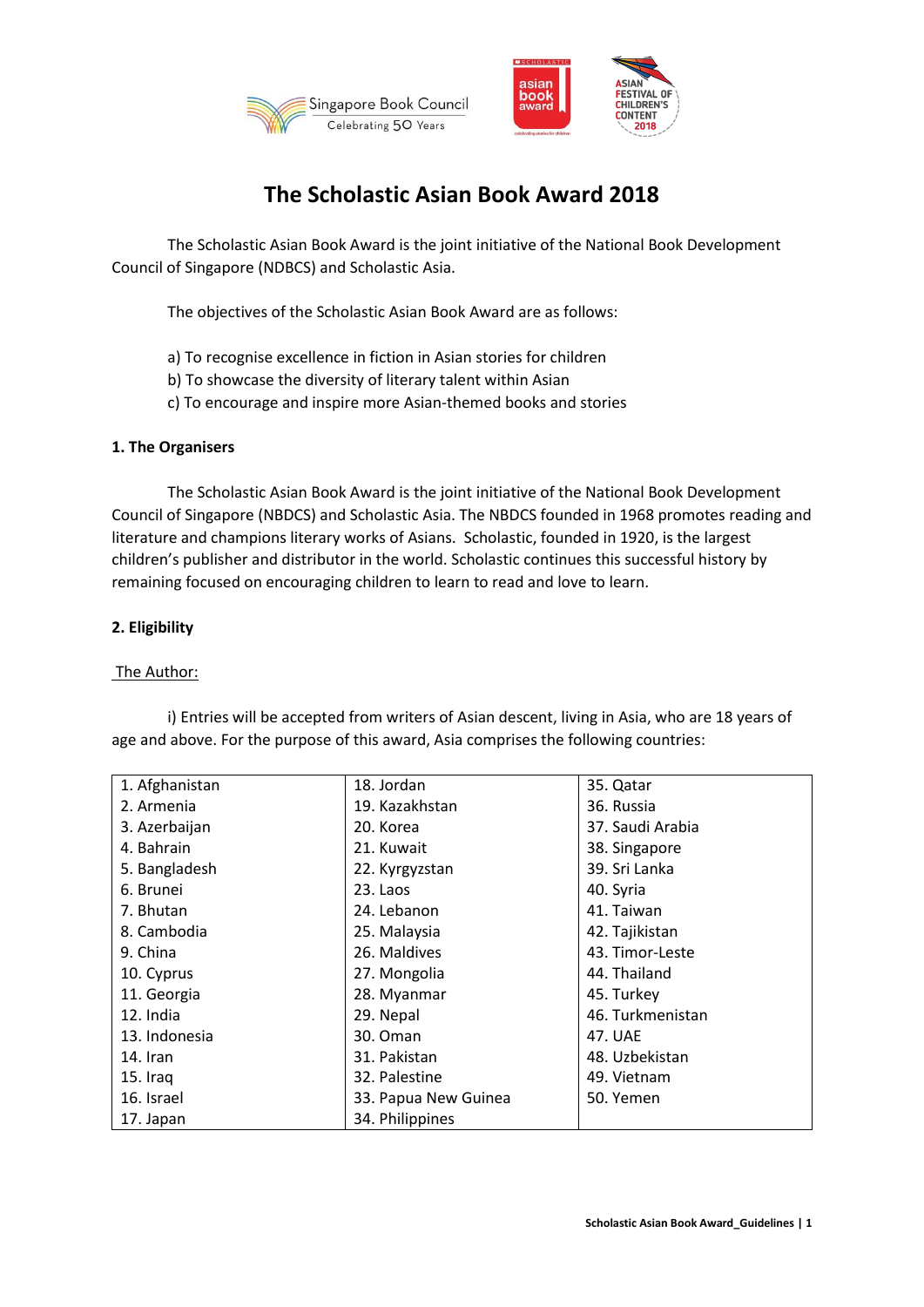



ii) The author must not be a salaried employee of, or a family member of a salaried employee of, either the organizer, the National Book Development Council of Singapore, or the sponsor, Scholastic Corporation, or any of their subsidiaries.

# The Manuscript:

- i. The manuscript must be unpublished or uncontracted to a publisher until the prize is announced.
- ii. All submissions must be in English.
- iii. A chapter book or novel with 6,000 words or more.
- iv. A short story collection comprising a minimum of six stories, with a total minimum of 6,000 words.
- v. Previously published authors can submit unpublished manuscripts.
- vi. The story must be set in Asia.
- vii. The work must be original or the translation of an original work.
- viii. Entries should not be accompanied by illustrations.

# The Format:

- i. On the top right-hand corner of the cover page, please specify the word count of the entire manuscript.
- ii. The title of the entry should be in the middle of the cover page. The beginning of the manuscript should start on a new page.
- iii. Use Times New Roman font, size 12, double spaced.
- iv. Margins should be one-inch all around. Identifying information is not necessary.
- v. Manuscripts are to be submitted by email.

# **3. The Prize**

- i. The best entry will be awarded the Scholastic Asian Book Award, and win a prize of S\$10,000 and a certificate. The winning manuscript, as well as the shortlisted manuscripts, will be considered by Scholastic Asia for publication.
- ii. In the event of the text being created by two or more individuals, the prize will be shared.
- iii. The first and second runners-up will be awarded a certificate and will be offered advice by Scholastic Asia on editing their manuscripts to submit for publication.
- iv. The judges reserve the right to not award the prize should the entries fail, in the judges' opinion, to meet the required standard. Judges could also decide not to award the prize to consecutive winners.
- v. Scholastic Asia reserves the first right of refusal for publication of the award-winning book and the first and second runners-up.
- vi. The closing date for the 2018 Scholastic Asian Book Award is on 31 March 2018, 5.00pm. The results will be declared in September 2018, at the Asian Festival of Children's Content.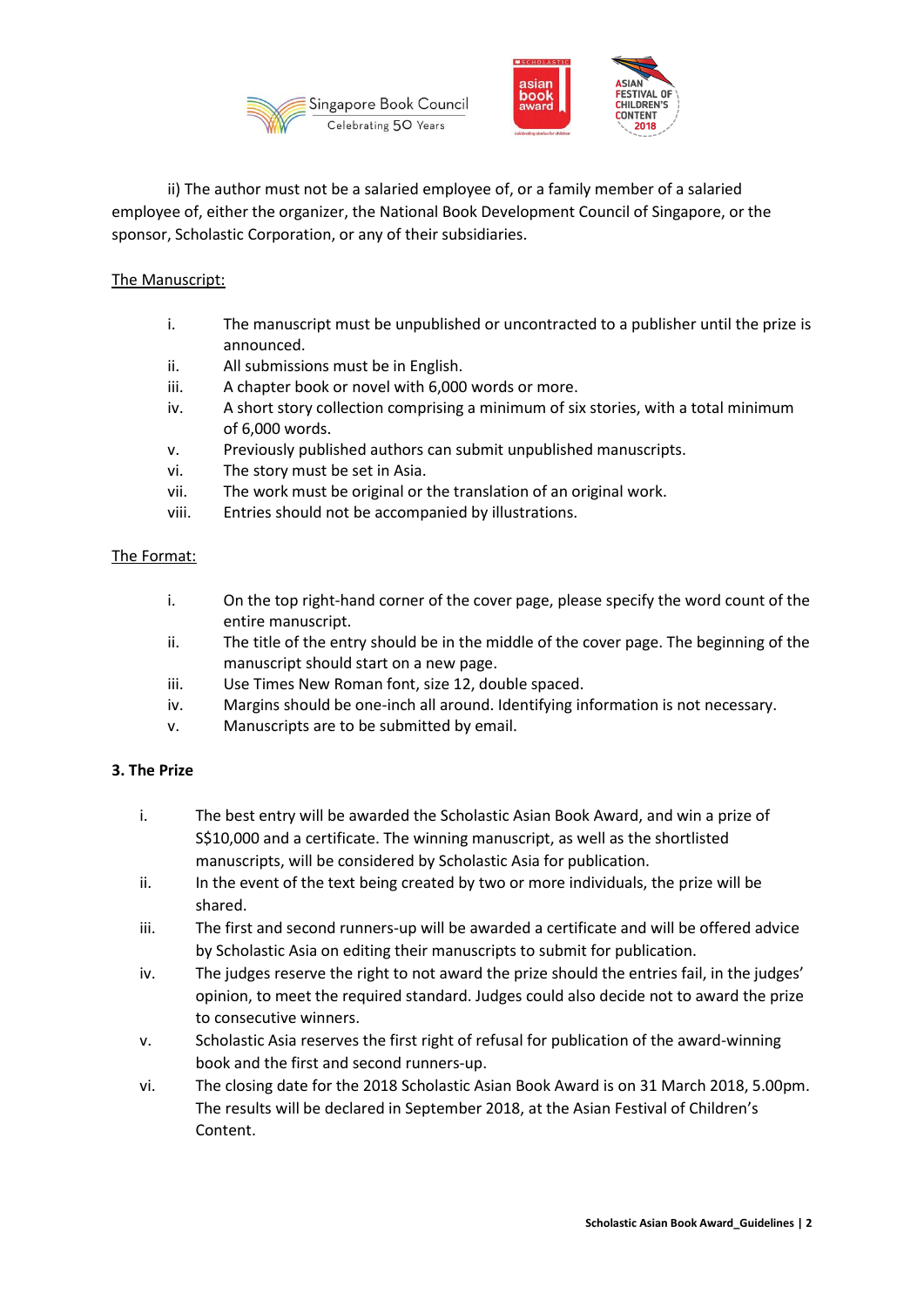



## **4. Number of entries**

Limited to ONE (1) submission per contestant.

## **5. Selection**

The Book Council will check details concerning the eligibility of the authors and the manuscripts submitted. Only manuscripts of authors who meet the criteria will be accepted and sent to the judges. An independent panel of three judges, who are experts in the field of children's books, will select the winner from the manuscripts submitted by the Council. The judges' decision is final, and no appeals or correspondence will be entertained at any point.

# **6. Shortlist**

The Organising Committee will announce a short list of works considered for the Scholastic Asian Book Award. Shortlisted candidates are encouraged to be present at the Award Ceremony in early September 2018.

### **7. Award Presentation**

The award will be presented at a prize-giving ceremony during the Asian Festival of Children's Content (AFCC), to be held in Singapore in early September 2018. Prize winners will be invited for the awards ceremony. Travel and accommodation costs of the Grand Prize winner will be met by Scholastic Asia.

#### **8. The Award**

The 2018 Scholastic Asian Book Award will be awarded in September 2018, at the AFCC, in Singapore.

#### **9. Media Promotion**

The award details will be separately and officially announced in newspapers and other media in all countries, particularly countries in Asia. The details of the award will also be disseminated to interested people and organisations.

# **10. Conditions of Entry**

i. Each entry must include the following:

a. An official entry form, duly filled in, for each creator working on the book (in PDF, DOC, or JPG format)

b. A recent photograph for each creator working on the book (in JPG format)

c. A short biography of each creator working on the book, not more than 100 words (in DOC format). In case of a translation, the biography of both the author and the translator must be submitted.